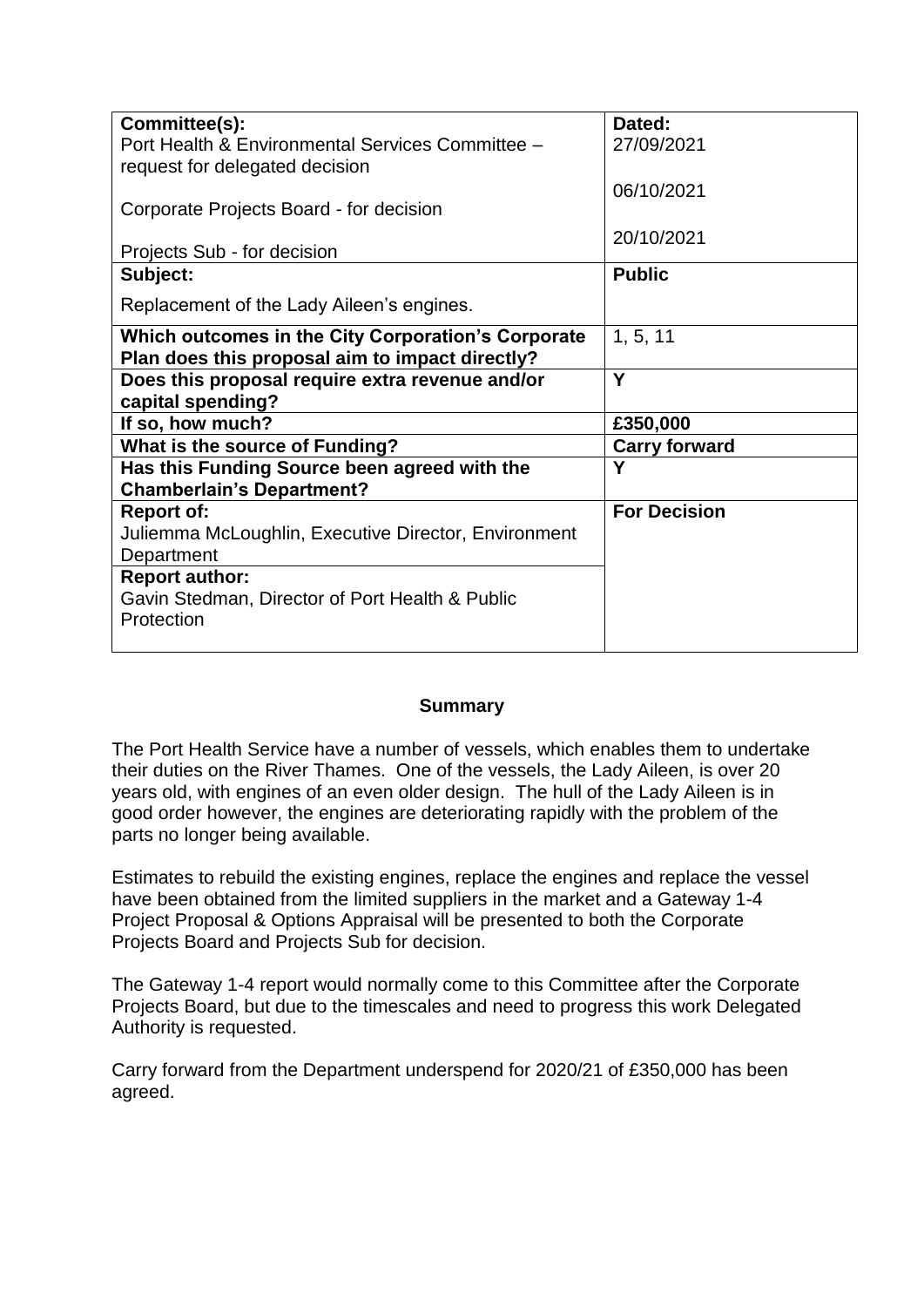# **Recommendation(s)**

Members are asked to:

• Delegate authority to the Town Clerk, in consultation with the Chairman and Deputy Chairman, to approve the Gateway 1-4 Project Proposal and Options Appraisal for the replacement of the Lady Aileen's engines.

# **Main Report**

## **Background**

- 1. The Port Health Service, which is part of the Environment Department, have a number of vessels, which enables them to undertake their duties on the River Thames, covering an area from Teddington Lock to the Outer Thames Estuary.
- 2. The use of fully functioning vessels is integral to the discharge of the City's duties in its capacity as London Port Health Authority.
- 3. This includes statutory work associated with infectious disease control, ship hygiene inspections, water sampling and shellfish sampling etc. and nonstatutory work, including ceremonial activities.
- 4. Two vessels are required meet the service demands. These are moored either side of the Thames Barrier at Charlton and Gravesend. This allows the service to effectively cover the 94 miles of the tidal River Thames that the service is responsible for. Due to the distances, the service could not effectively operate with one launch.
- 5. The Lady Aileen is over 20 years old, with the engines being of an older design. They are maintained in-house and regularly inspected by the Maritime and Coastal Agency (MCA).

## **Current Position**

- 6. The hull of the Lady Aileen has been assessed by the MCA as being in good order. However, the engines are deteriorating rapidly with the problem of the parts no longer being available.
- 7. There are a number of options from replacing the vessel, installing new 'state-ofthe-art' engines or installing new 'old technology' engines.
- 8. The new engines would be lighter, more powerful and consequently will be more fuel efficient and less polluting. This is a good opportunity to ensure that our fleet is as environmentally friendly as possible.

## **Proposals**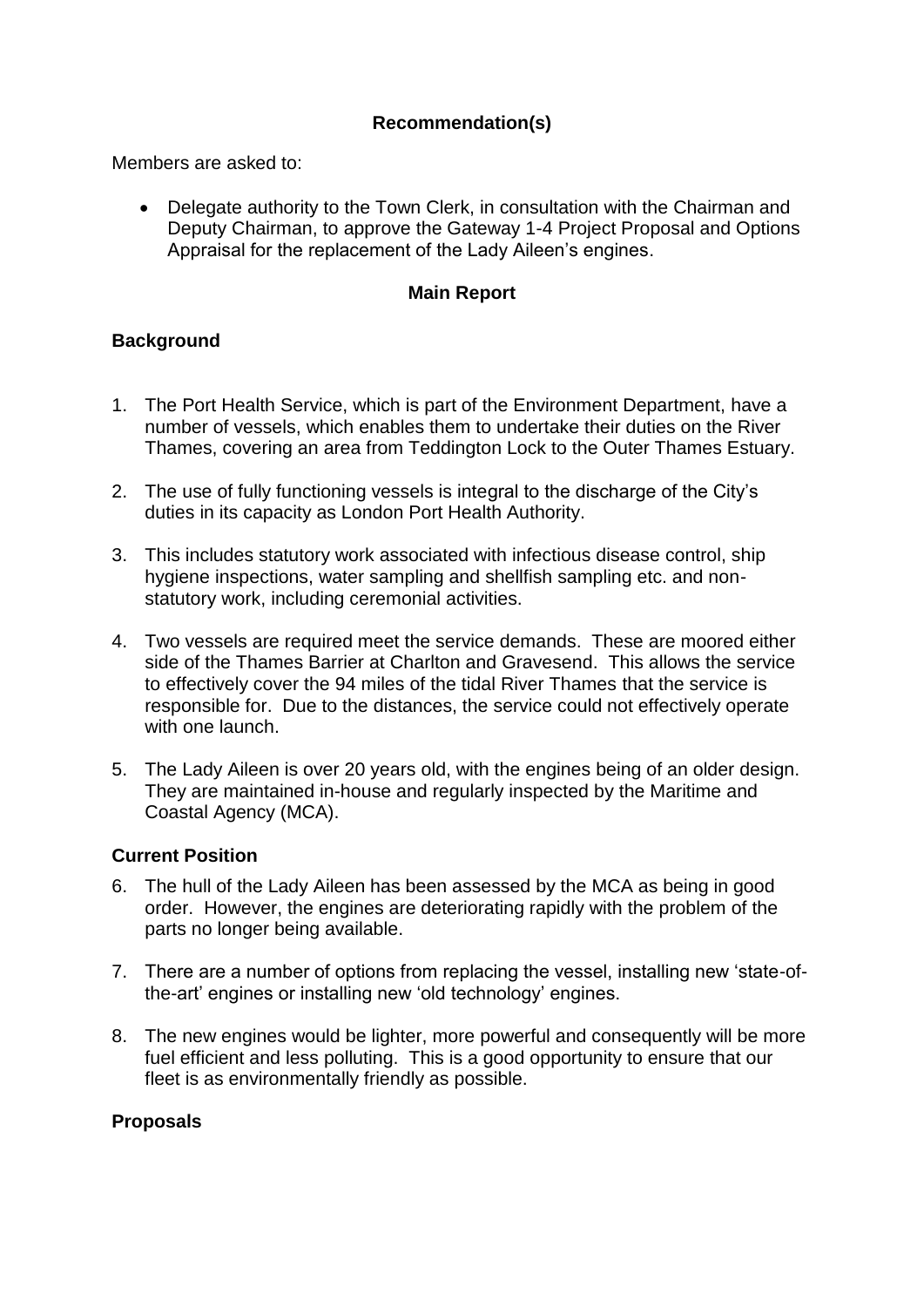- 9. Although there are limited suppliers in the marketplace, estimates have been obtained to:
	- Rebuild the engines, however the engines are old technology.
	- Replace the engines with Tier 3 IMO approved engines; would expect to get 40% fuel savings with new engines.
	- Replace with a new vessel.
- 10. The Gateway 1-4 report would normally come to this Committee after the Corporate Projects Board, but due to the timescales and need to progress this work Delegated Authority is requested.

## **Corporate & Strategic Implications**

- 11. Strategic implications The work undertaken by the service supports the delivery of the following Corporate Plan Outcomes:
	- Contribute to a flourishing society 1. People are safe and feel safe.
	- Support a thriving economy 5. Businesses are trusted and socially and environmentally responsible.
	- Shape outstanding environments 11. We have clean air, land and water and a thriving and sustainable natural environment.
- 12. Financial implications Carry forward from the Department underspend for 2020/21 of £350,000 has been agreed.
- 13. Resource implications None
- 14. Legal implications The use of fully functioning vessels is integral to the discharge of the City's statutory functions in its capacity as London Port Health Authority. These functions include infectious disease control, shellfish sampling, ship sanitation, noise etc.
- 15. Risk implications Likely reputational risks if the service is unable to undertake its statutory duties.
- 16. Equalities implications An equality impact assessment will not be undertaken.
- 17. Climate implications Use of the latest suitable technology will ensure that the fleet is as environmentally friendly as possible.
- 18. Security implications None

## **Conclusion**

19. Estimates to rebuild the Lady Aileen's existing engines, replace the engines and replace the vessel have been obtained from the limited suppliers and a Gateway